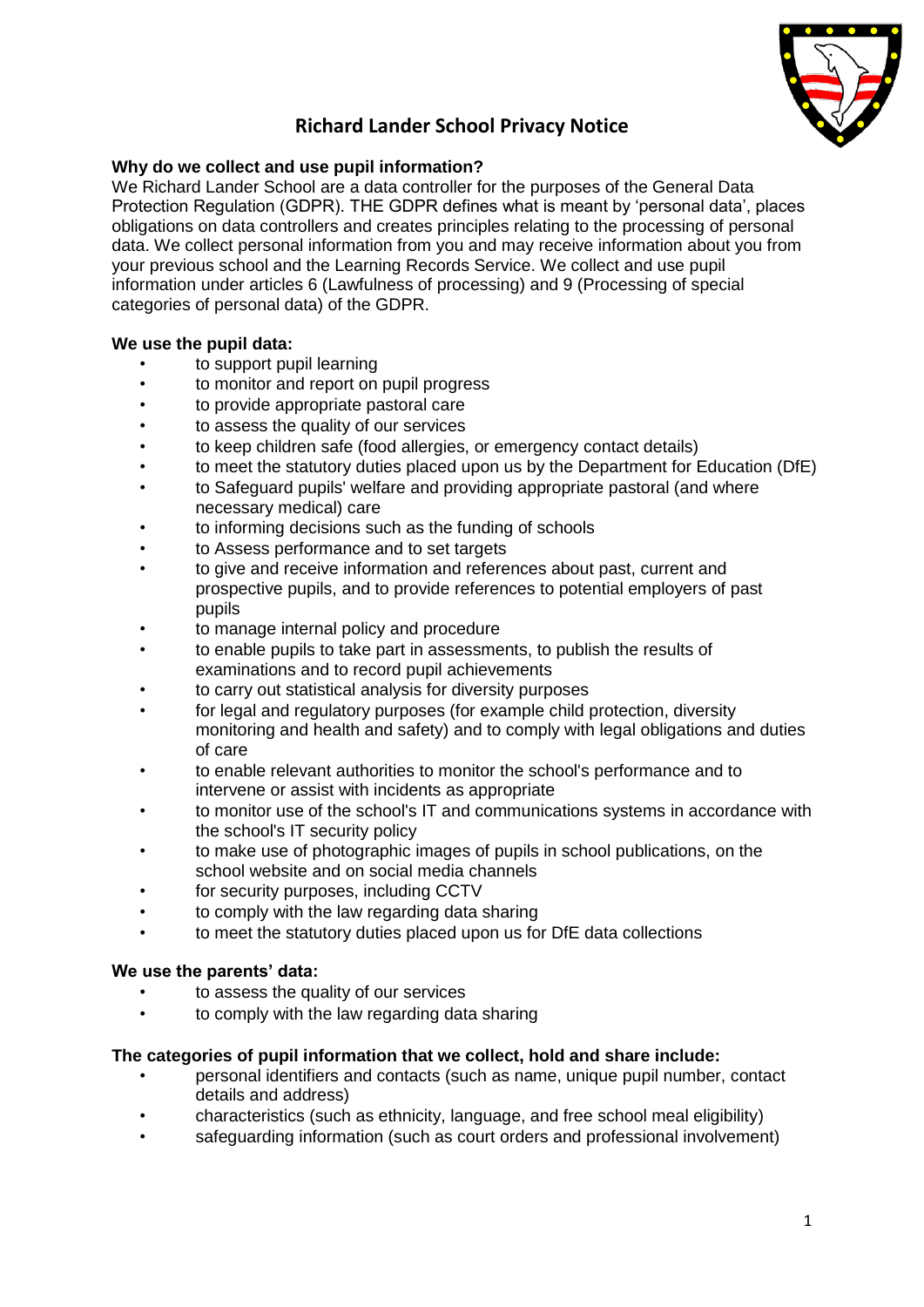

- special educational needs (including the needs and ranking)
- medical and administration (such as doctors information, child health, dental health, allergies, medication and dietary requirements)
- attendance (such as sessions attended, number of absences, absence reasons and any previous schools attended)
- assessment and attainment (such as key stage 1 and phonics results, post 16 courses enrolled for and any relevant results)
- behavioural information (such as exclusions and any relevant alternative provision put in place)

## **Collecting pupil information**

Pupil data is essential for the schools' operational use. Whilst the majority of pupil information you provide to us is mandatory, some of it requested on a voluntary basis. We collect pupil information via registration forms at the start of the school year or Common Transfer File (CTF) or secure file transfer from the previous setting. In order to comply with the data protection legislation, we will inform you at the point of collection, whether you are required to provide certain pupil information to us or if you have a choice in this and we will tell you what you need to do if you do not want to share this information with us.

## **Storing pupil data**

We hold pupil data until the year in which they reach 25 years of age in line with the IRMS Guidance for schools: [https://c.ymcdn.com/sites/irms.site](https://c.ymcdn.com/sites/irms.site-ym.com/resource/collection/8BCEF755-0353-4F66-%209877-CCDA4BFEEAC4/2016_IRMS_Toolkit_for_Schools_v5_Master.pdf)[ym.com/resource/collection/8BCEF755-0353-4F66-](https://c.ymcdn.com/sites/irms.site-ym.com/resource/collection/8BCEF755-0353-4F66-%209877-CCDA4BFEEAC4/2016_IRMS_Toolkit_for_Schools_v5_Master.pdf) 9877- [CCDA4BFEEAC4/2016\\_IRMS\\_Toolkit\\_for\\_Schools\\_v5\\_Master.pdf](https://c.ymcdn.com/sites/irms.site-ym.com/resource/collection/8BCEF755-0353-4F66-%209877-CCDA4BFEEAC4/2016_IRMS_Toolkit_for_Schools_v5_Master.pdf)

All confidential information is kept secure either on encrypted, password protected devices or paper copies kept on the school site. Once the deadline for retaining information has passed, data kept electronically is deleted and paper copies are destroyed in conjunction with the retention schedule.

## **Who do we share pupil information with?**

We routinely share pupil information with:

- Schools that the pupil attends after leaving us
- Our local authority
- The Department for Education (DfE)
- Children's Social Care (when safeguarding pupils' welfare)
- External professionals who visit school (such as Educational Psychologists)
- Law enforcement officials such as the Police
- The NHS
- Suppliers and service providers with whom we have a contract
- Voluntary organisations linked to the school
- Youth support services (pupils aged 13+)

Information will be provided to those agencies securely or anonymised where possible. The recipient of the information will be bound by confidentiality obligations - we require them to respect the security of your data and to treat it in accordance with relevant legislation.

## **Youth support services - Pupils aged 13+**

Once our pupils reach the age of 13, we also pass pupil information to our local authority and / or provider of youth support services as they have responsibilities in relation to the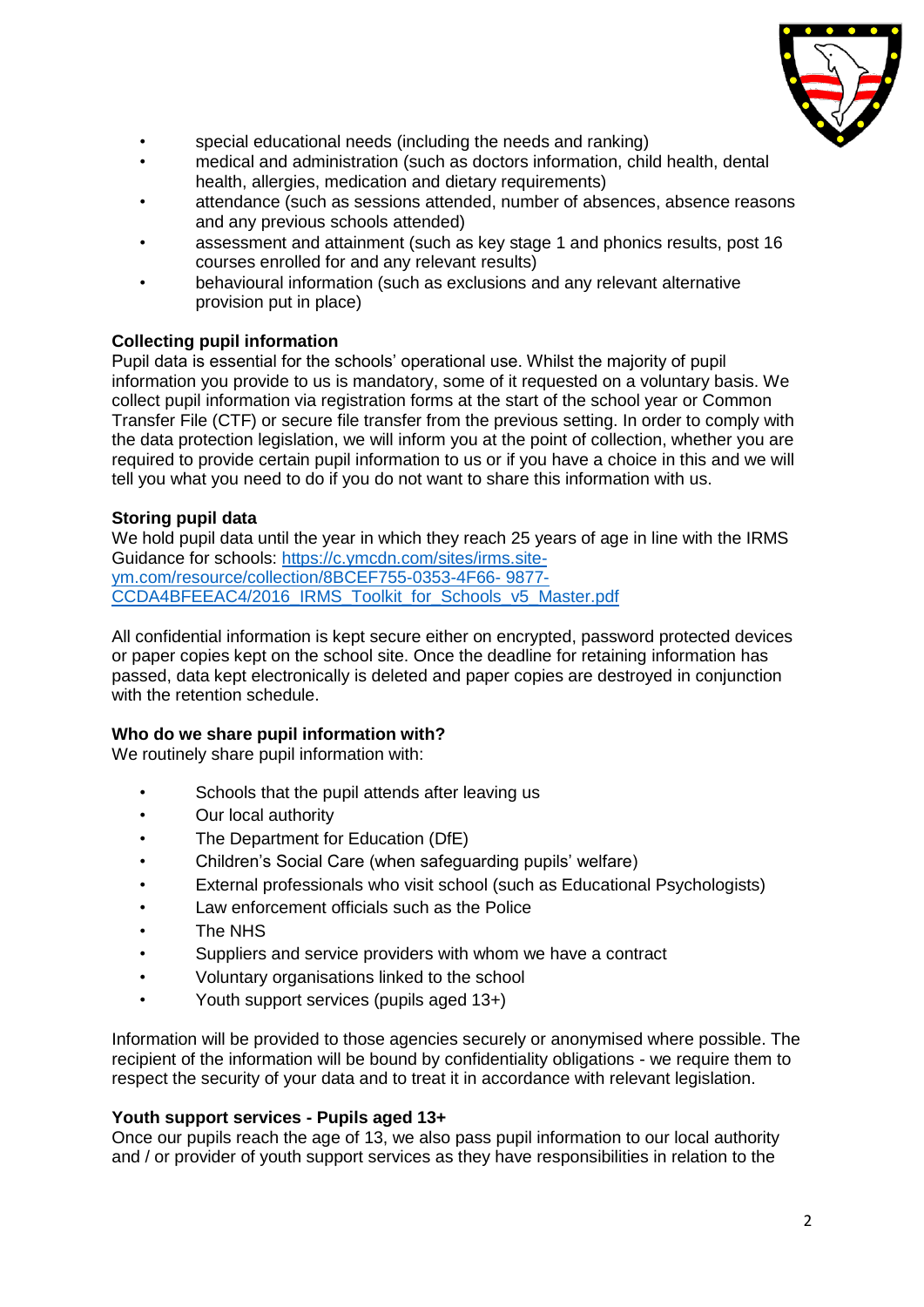

education or training of 13-19 year olds under section 507B of the Education Act 1996. This enables them to provide services as follows:

- youth support services
- careers advisers

A parent / guardian can request that **only** their child's name, address and date of birth is passed to their local authority or provider of youth support services by informing us. This right is transferred to the child / pupil once he/she reaches the age 16. For more information about services for young people, please visit their website:

<https://nationalcareersservice.direct.gov.uk/aboutus/Pages/default.aspx>

## **Department for Education (DfE) & Local Authorities**

We do not share information about our pupils with anyone without consent unless the law and our policies allow us to do so. We share pupils' data with the Department for Education (DfE) on a statutory basis. We are required to share information about our pupils with the Department for Education (DfE) either directly or via our local authority for the purpose of those data collections, under: regulation 5 of The Education (Information About Individual Pupils) (England) Regulations 2013.

We may be required to share information about our pupils with the local authority to ensure that they can conduct their statutory duties under:

• the Schools Admission Code, including conducting Fair Access Panels.

We may also be required to share information about our pupils to fulfil our function as a school under public task.

#### **How Government uses your data**

The pupil data that we lawfully share with the DfE through data collections:

- underpins school funding, which is calculated based upon the numbers of children and their characteristics in each school.
- informs 'short term' education policy monitoring and school accountability and intervention (for example, school GCSE results or Pupil Progress measures).
- supports 'longer term' research and monitoring of educational policy (for example how certain subject choices go on to affect education or earnings beyond school)

## **Data collection requirements**

To find out more about the data collection requirements placed on us by the Department for Education (for example; via the school census) go to [https://www.gov.uk/education/data](https://www.gov.uk/education/data-collection-and-censuses-for-schools)[collection-and-censuses-for-schools.](https://www.gov.uk/education/data-collection-and-censuses-for-schools)

## **The National Pupil Database (NPD)**

Much of the data about pupils in England goes on to be held in the National Pupil Database (NPD). The NPD is owned and managed by the Department for Education and contains information about pupils in schools in England. It provides invaluable evidence on educational performance to inform independent research, as well as studies commissioned by the department.

It is held in electronic format for statistical purposes. This information is securely collected from a range of sources including schools, local authorities and awarding bodies. To find out more about the NPD, go to [https://www.gov.uk/government/publications/national](https://www.gov.uk/government/publications/national-pupil-database-user-guide-and-supporting-information)[pupil-database-user-guide-and-supporting-information](https://www.gov.uk/government/publications/national-pupil-database-user-guide-and-supporting-information)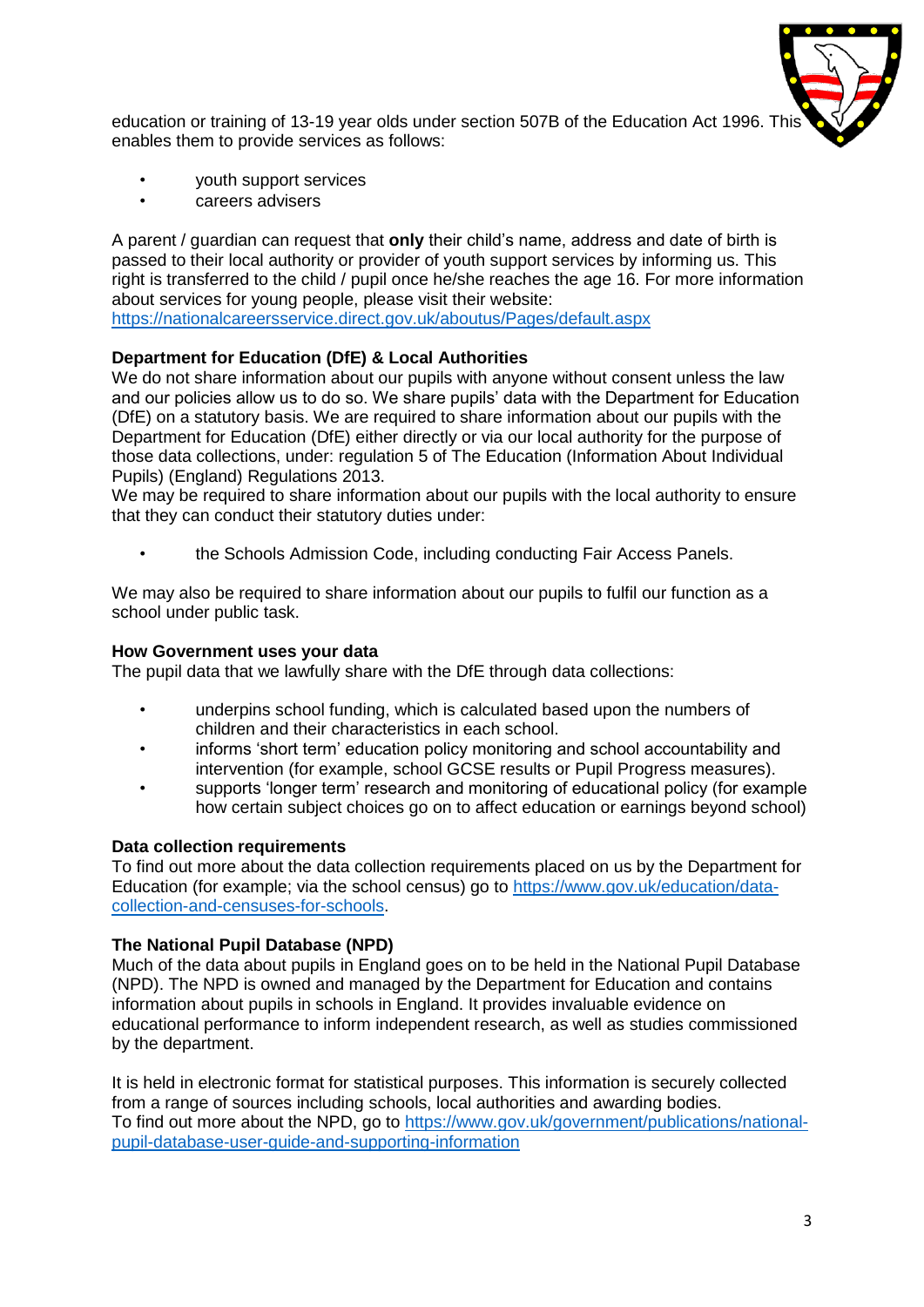

## **Sharing by the Department (DfE)**

The law allows the Department to share pupils' personal data with certain third parties, including:

- schools
- local authorities
- researchers
- organisations connected with promoting the education or wellbeing of children in England
- other government departments and agencies
- organisations fighting or identifying crime

For more information about the Department's NPD data sharing process, please visit: <https://www.gov.uk/data-protection-how-we-collect-and-share-research-data>

Organisations fighting or identifying crime may use their legal powers to contact DfE to request access to individual level information relevant to detecting that crime. Whilst numbers fluctuate slightly over time, DfE typically supplies data on around 600 pupils per year to the Home Office and roughly 1 per year to the Police.

For information about which organisations the Department has provided pupil information, (and for which project) or to access a monthly breakdown of data share volumes with Home Office and the Police please visit the following website:

<https://www.gov.uk/government/publications/dfe-external-data-shares>

## **How to find out what personal information DfE hold about you**

Under the terms of the Data Protection Act 2018, you are entitled to ask the Department:

- if they are processing your personal data
- for a description of the data they hold about you
- the reasons they're holding it and any recipient it may be disclosed to
- for a copy of your personal data and any details of its source

If you want to see the personal data held about you by the Department, you should make a 'subject access request'. Further information on how to do this can be found within the Department's personal information charter that is published at the address below: [https://www.gov.uk/government/organisations/department-for-education/about/personal](https://www.gov.uk/government/organisations/department-for-education/about/personal-information-charter)[information-charter](https://www.gov.uk/government/organisations/department-for-education/about/personal-information-charter) 

To contact DfE:<https://www.gov.uk/contact-dfe>

## **Requesting access to your personal data**

Under data protection legislation, parents and pupils have the right to request access to information about them that we hold. To make a request for your personal information, or be given access to your child's educational record, contact Mrs Miriam Richardson. You also have the right to:

- object to processing of personal data that is likely to cause, or is causing, damage or distress
- prevent processing for the purpose of direct marketing object to decisions being taken by automated means in certain circumstances, have inaccurate personal data rectified, blocked, erased or destroyed; and
- claim compensation for damages caused by a breach of the Data Protection regulations